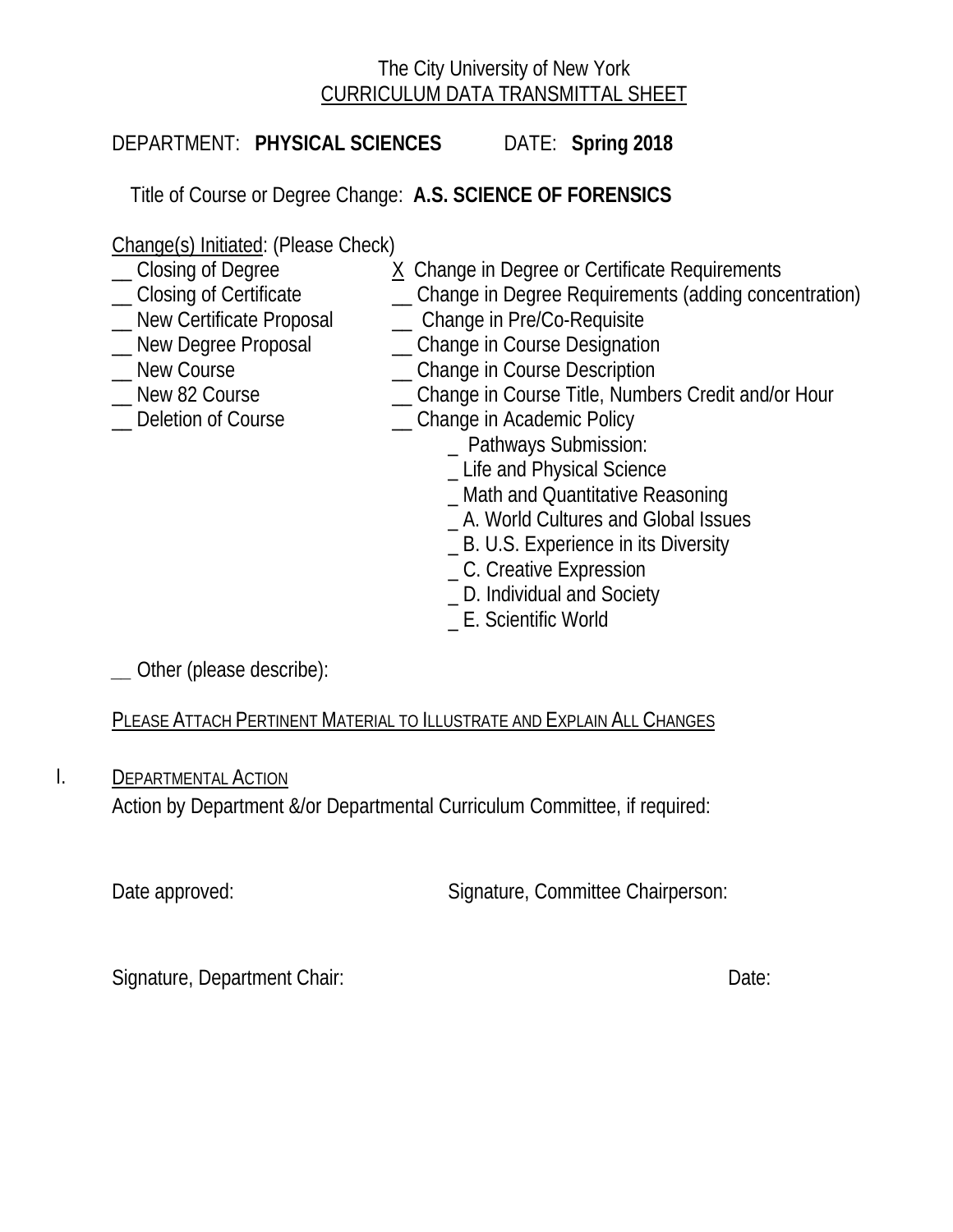Appended are:

- 1. Proposed Degree Requirements A.S. SCIENCE OF FORENSICS
- 2. Proposed 4 semester Degree Map A.S. SCIENCE OF FORENSICS
- 3. List of Proposed Changes A.S. SCIENCE OF FORENSICS
- 4. Current catalog description A.S. SCIENCE OF FORENSICS (Marked-up to show add/drop changes)
- 5. Proposed catalog description A.S. SCIENCE OF FORENSICS

# Reason for Changes:

Comport with CUNY Degree and Academic Standards policies memo of 20 July 2016 requiring degree to be 60 credits including all pre-requisites and completed 4 semesters.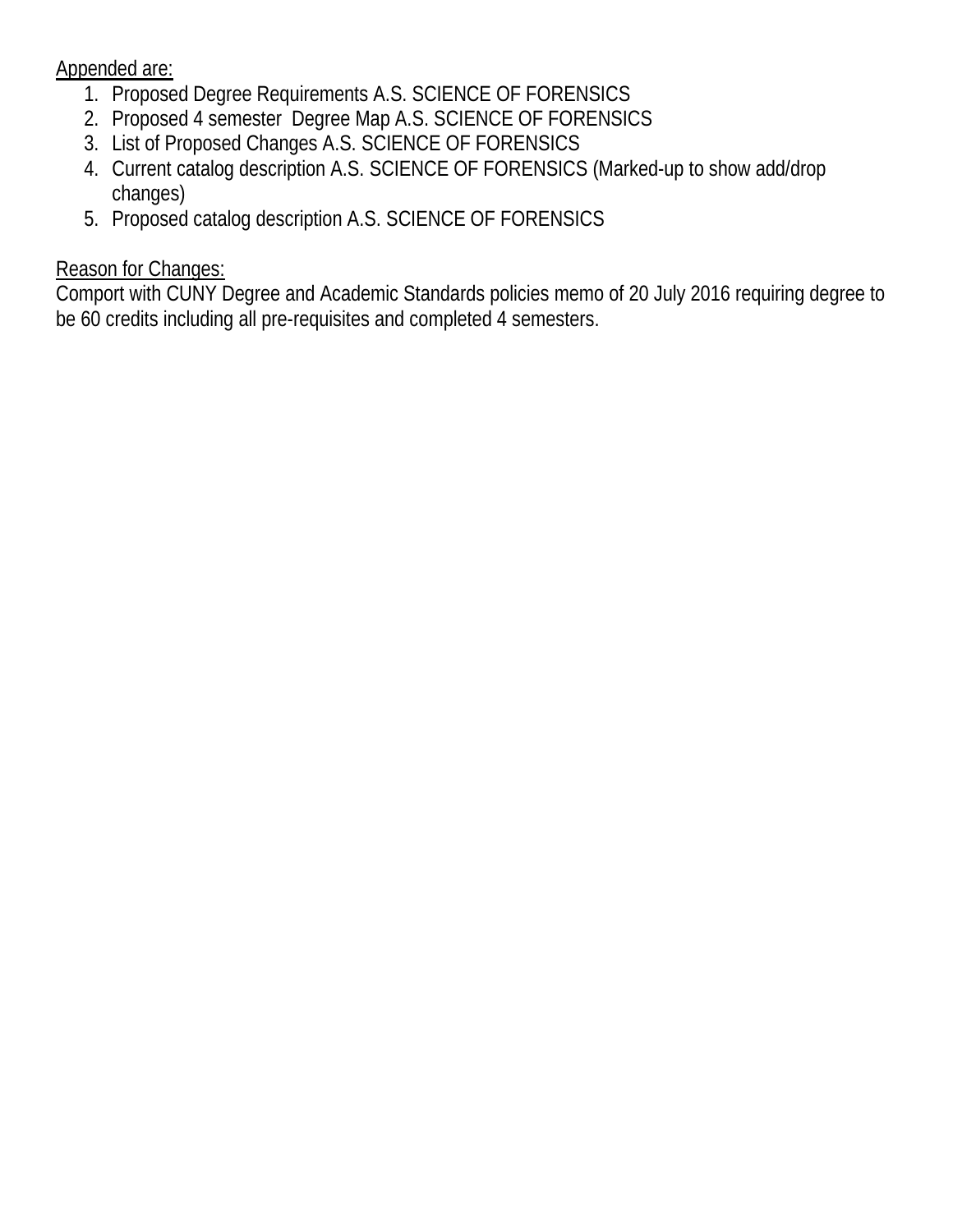## **Degree Requirement A.S. SCIENCE OF FORENSICS**

## **CUNY's General Education requirements:** [excluding math and science requirement] One year of English Composition: ENG 12 & ENG 24 (6 crs.) Group A: One semester World (3 crs.)

Group B: One semester United States (3 crs.)

Group C: One semester Creative (3 crs.)

Group D: One semester Individual (3 crs.)

## **Department Degree Requirements:**

## **Physical Science Requirements:**

BIO 1300– General Biology I (4 crs.) BIO 1400– General Biology II (4 crs.) CHM 1100 – General Chemistry I (4 crs.) CHM 1200 – General Chemistry II (4 crs.) CHM 3100 – Organic Chemistry I (5 crs.) CHM 3200 – Organic Chemistry II (5 crs.) PHY 1300 – Advanced General Physics I (4 crs.) PHY 1400 – Advanced General Physics II (4 crs.)

*34 credits*

## **Mathematics Requirements:**

MAT 9900 Pre-Calculus (3 crs) MAT 1500 Calculus I (3 crs)

**Elective Credits (**Recommended MAT 1600 Calculus II)

the contract of the contract of the contract of the contract of the contract of the contract of the contract of

*2 credits*

*6 credits*

*Total 60 credits*

*18 credits*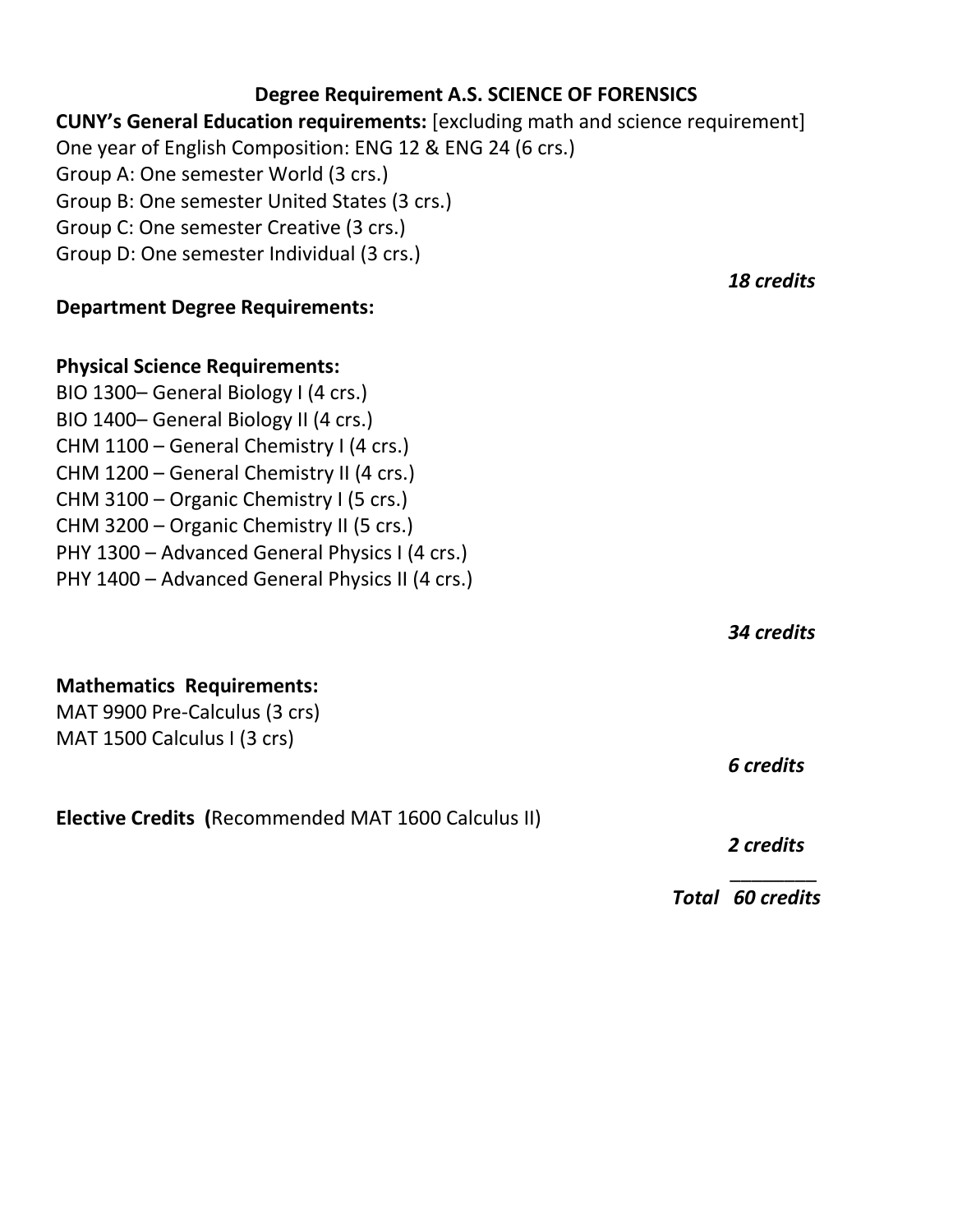# **A.S. SCIENCE OF FORENSICS**

**Degree Map**

| Semester 1 (14 Credits)                          |          | Semester 2 (17 Credits)                                       |        |
|--------------------------------------------------|----------|---------------------------------------------------------------|--------|
| BIO 13 - Biology I<br>$\bullet$                  | 4 crs.   | BIO 14 - Biology I                                            | 4 crs. |
| CHM11 - Chemistry I<br>$\bullet$                 | 4 crs.   | <b>CHM12- Chemistry II</b>                                    | 4 crs. |
| <b>ENG12- English Composition I</b><br>$\bullet$ | 3 crs.   | <b>ENG24 English Composition II</b>                           | 3 crs. |
| Group A or B or C or D                           | 3 crs.   | <b>MAT 99 Pre-Calculus</b>                                    | 3 crs  |
|                                                  |          | Group A or B or C or D                                        | 3 crs. |
| Semester 3 (15 credits)                          |          | Semester 4 (14 credits)                                       |        |
| CHM 31 Organic Chemistry II<br>$\bullet$         | 5 crs.   | CHM 32 Organic Chemistry II 5 crs.                            |        |
| <b>PHY13 Advanced Physics I</b><br>$\bullet$     | 4 crs.   | <b>PHY14 Advanced Physics II</b>                              | 4 crs. |
| Group A or B or C or D                           | 3 crs.   | Group A or B or C or D                                        | 3 crs. |
| <b>MAT 15 Calculus I</b><br>$\bullet$            | $3$ crs. | <b>Elective Credits</b><br>(Recommended MAT 1600 Calculus II) | 2 crs. |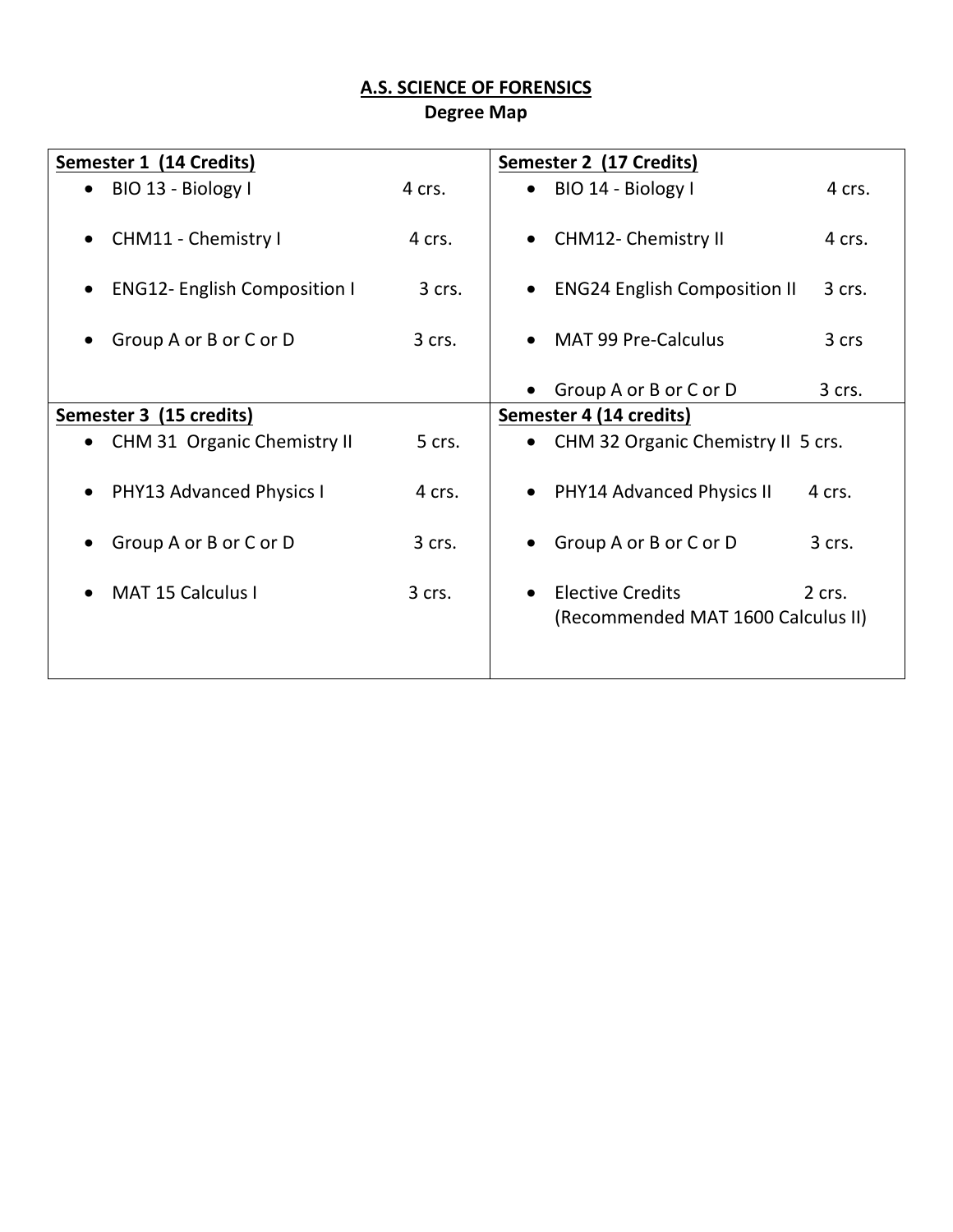#### **PROPOSED CHANGES A.S. FORENSICS**

FROM:

## **Required Core (4 Courses, 14 Credits):**  Mathematical & Quantitative Reasoning Course\* *MAT 1500 – Calculus I (4 crs.)*

TO:

## **Required Core (4 Courses, 13 Credits**):

Mathematical & Quantitative Reasoning Course\* **MAT 99 Pre-Calculus(3crs)**

\_\_\_\_\_\_\_\_\_\_\_\_\_\_\_\_\_\_\_\_\_\_\_\_\_\_\_\_\_\_\_\_\_\_\_\_\_\_\_\_\_\_\_\_\_\_\_\_\_\_\_\_\_\_\_\_\_\_\_\_\_\_\_\_\_\_\_\_\_\_\_\_\_\_\_\_\_\_

\_\_\_\_\_\_\_\_\_\_\_\_\_\_\_\_\_\_\_\_\_\_\_\_\_\_\_\_\_\_\_\_\_\_\_\_\_\_\_\_\_\_\_\_\_\_\_\_\_\_\_\_\_\_\_\_\_\_\_\_\_\_\_\_\_\_\_\_\_\_\_\_\_\_\_\_\_\_

### FROM:

Flexible Core (6 Courses, 20 Credits): E. Scientific World Designated Courses\* *MAT 1600 – Calculus II (4 crs.)* CHM 1200 – General Chemistry II (4 crs)

### TO:

Flexible Core (6 Courses, 20 Credits): E. Scientific World Designated Courses\* **CHM 1100 – General Chemistry II (4 crs)** BIO 1400 – General Biology II (4 crs.)

### FROM:

Major Requirements(6 Courses, 26 Credits): *CHM 1100 – General Chemistry I (4 crs.)*  CHM 1200 – General Chemistry II (4 crs.) CHM 3100 – Organic Chemistry I (5 crs.) CHM 3200 – Organic Chemistry II (5 crs.) PHY 1300 – Advanced General Physics I (4 crs.) PHY 1400 – Advanced General Physics II (4 crs.) Electives: 0 credits sufficient to meet required total of 60 credits

### TO:

**Additional Department Degree Requirements: Physical Sciences Requirements** *(5 Courses, 22 Credits):* **CHM 1200 – General Chemistry II (4 crs.) CHM 3100 – Organic Chemistry I (5 crs.) CHM 3200 – Organic Chemistry II (5 crs.) PHY 1300 – Advanced General Physics I (4 crs.) PHY 1400 – Advanced General Physics II (4 crs.)**

**Mathematics Requirements** *(1 Course, 3 Credits):***: MAT 1500 Calculus I (3 crs)**

Electives: 2 credits sufficient to meet required total of 60 credits **Recommended: MAT 1600 Calculus II**

**6 credits**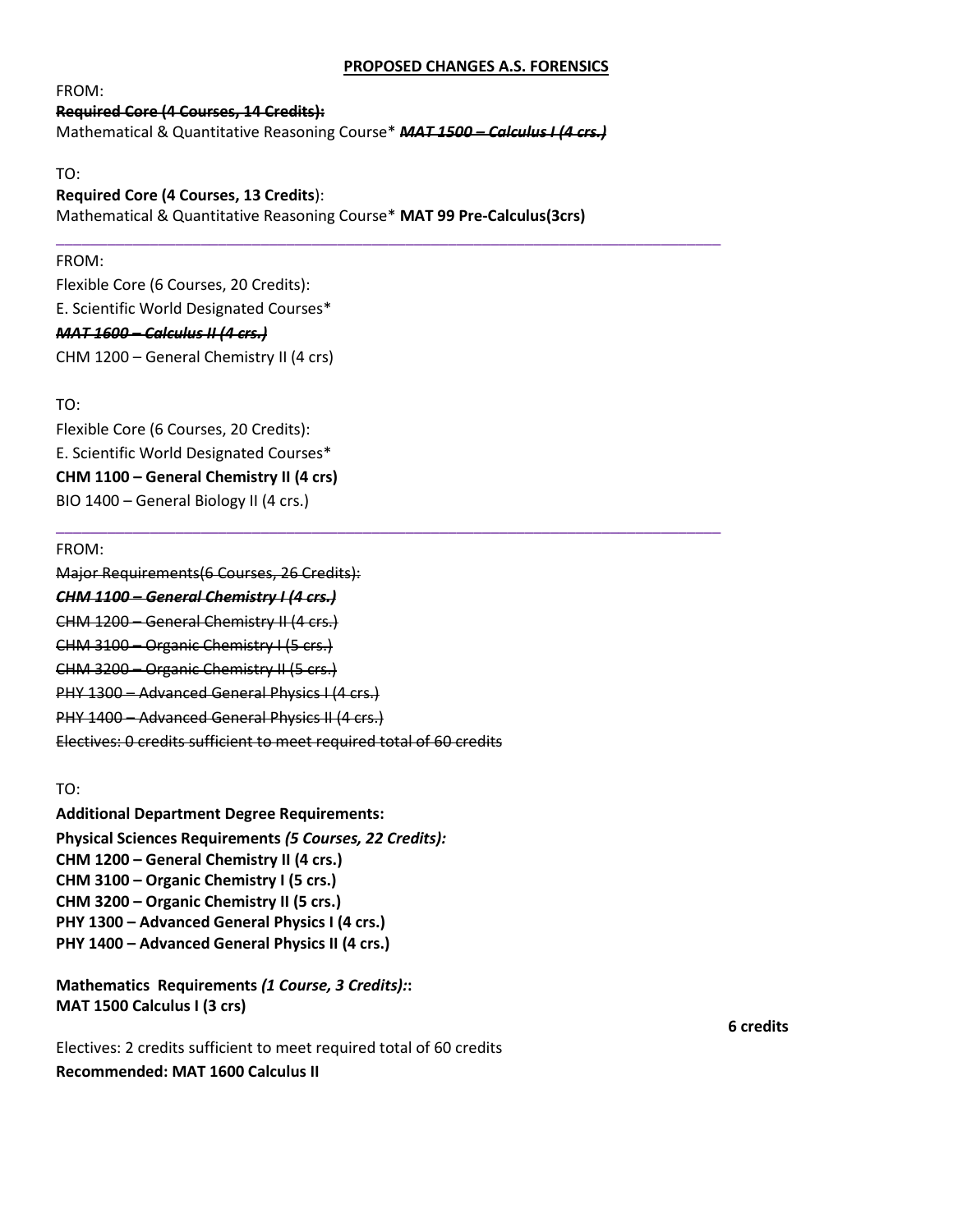## **CURRENT**

#### **A.S. SCIENCE OF FORENSICS**

ACADEMIC DEPARTMENT: Physical Sciences HEGIS: 5619.00 PROGRAM CODE: 34472 CHAIRPERSON: Dr. John Mikalopas OFFICE LOCATION: S-243 TELEPHONE: (718) 368-5746

The curriculum presented here applies to students who started the major in Fall 2017 or Spring 2018. If you enrolled as a matriculant prior to that, please see the *College Catalog* for the year you started the major as a matriculant for the curriculum requirements that apply to you.

*Consultation with the Program Advisor is required.*

#### **Learning Outcomes:**

Upon successful completion of the Science of Forensics degree program requirements, graduates will:

- 1. be able to understand the fundamental laws, theories, and ideas of Physics (and related Mathematics and Physical Sciences)
- 2. be able to evaluate and express empirical evidence supporting the fundamental laws, theories, and ideas of Physics (and related Mathematics and Physical Sciences)
- 3. be able to apply the fundamental laws, theories, and ideas of Physics (and related Mathematics and Physical Sciences) to analyze problems or questions
- 4. be able use the tools and methods of Physics (and related Mathematics and Physical Sciences) to gather, analyze, and interpretdata
- 5. be able to express themselves effectively in written exams and laboratory reports using the terminology, notations, and symbols of Physics (and related Mathematics and Physical Sciences)
- 6. be able to understand the basic principles of Physics (and related Mathematics and Physical Sciences) underlying technological developments, scientific discovery, and matters of public policy and concern

#### **College Requirements:**

Successful completion of CUNY Assessment Tests in Reading, Writing, and ACCUPLACER CUNY Assessment Test in Math with passing examination scores, unless otherwise exempt, or developmental courses may be required.

#### **Civic Engagement Experiences:**

Two (2) Civic Engagement experiences satisfied by Civic Engagement Certified or Civic Engagement Component courses or approved outside activity.

#### **Writing Intensive Requirement:**

One (1) Writing Intensive course in any discipline is required. Participation in a Learning Community that includes ENG 1200 or ENG 2400 also satisfies this requirement.

*Refer to course descriptions for prerequisite, corequisite and/or pre-corequisite requirements* DROP: Required Core (4 Courses, 14 Credits): **ADD: Required Core (4 Courses, 13 Credits):**

**When Required Core Courses are specified for a category, they are required for the major**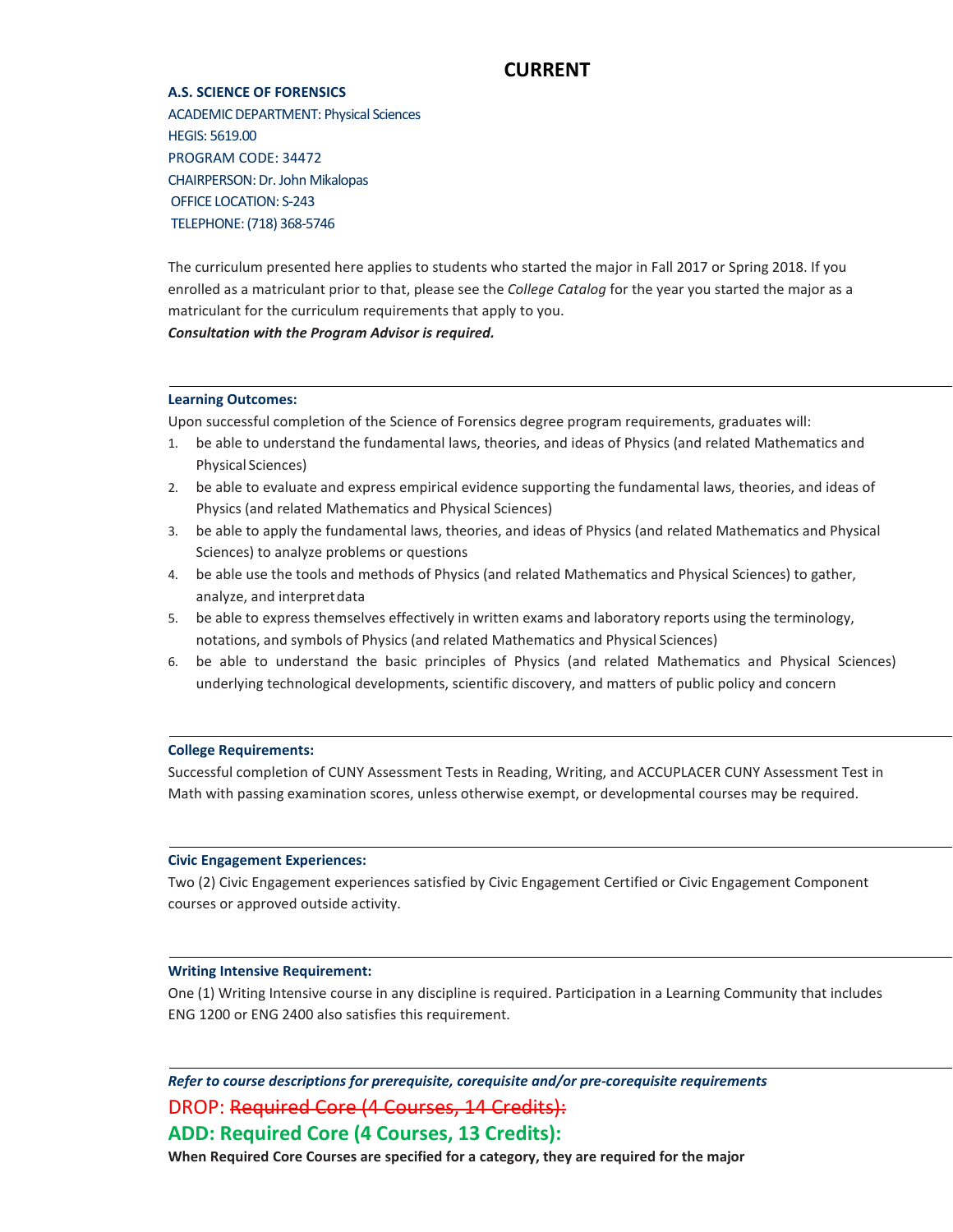ENG 1200 Composition I (3 crs.) ENG 2400 Composition II (3 crs.) Mathematical & Quantitative Reasoning Course\* –

## DROP: MAT 1500 – Calculus I (4 crs.)

## **ADD: MAT 99 Pre-Calculus(3crs)**

Life & Physical Sciences Course\* - BIO 1300 – General Biology I (4 crs.)

\*This program has a waiver to require particular courses in the Common Core, otherwise more than the minimum credits for the degree may be necessary.

#### **Flexible Core (6 Courses, 20 Credits):**

#### **When Flexible Core Courses are specified for a category, they are required for the major**

One course from each Group A to D (Group E is satisfied by the courses shown).

- A. World Cultures and Global Issues Designated Course
- B. U.S. Experience in its Diversity Designated Course
- C. Creative Expression Designated Course
- D. Individual and Society Designated Course
- E. Scientific World Designated Courses\*

## DROP: MAT 1600 – Calculus II (4 crs.)

## **ADD: CHM 1100 –General Chemistry I (4 crs.)**

BIO 1400 – General Biology II (4 crs.)

\*This program has a waiver to require particular courses in the Common Core, otherwise more than the minimum credits for the degree may be necessary.

*No more than two courses can be selected from the same discipline*

### DROP:

#### Major Requirements (6 Courses, 26 Credits):

**A cumulative grade point average of 2.50 or above, which includes BIO 1300 and BIO 1400, as well as the following 27 credits is required:**

CHM 1100 – General Chemistry I (4 crs.)

CHM 1200 – General Chemistry II (4 crs.)

CHM 3100 – Organic Chemistry I (5 crs.)

CHM 3200 – Organic

PHY 1300 – Advanced General Physics I (4 crs.)

PHY 1400 – Advanced General Physics II (4

ADD:

*Additional Department Degree Requirements: Physical Science Requirements (5 Courses, 22 Credits):* **CHM 1200 – General Chemistry II (4 crs.) CHM 3100 – Organic Chemistry I (5 crs.) CHM 3200 – Organic Chemistry II (5 crs.) PHY 1300 – Advanced General Physics I (4 crs.) PHY 1400 – Advanced General Physics II (4 crs.)**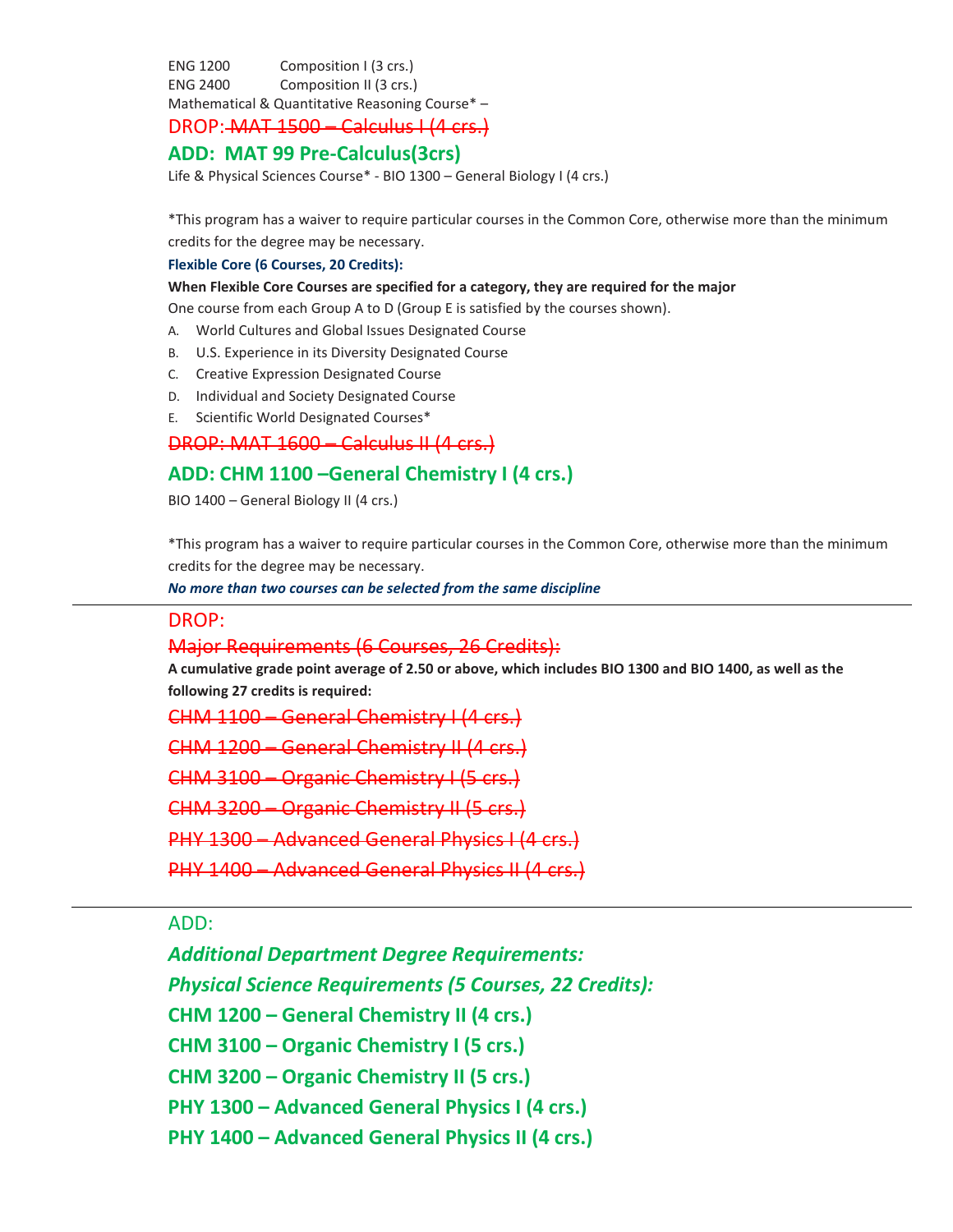*Mathematics Requirements (1 Course, 3 Credits): MAT 15 Calculus I (3 crs)*

**Electives:**

ADD:

**2 credits sufficient to meet required total of 60 credits** *(Recommended MAT 15 Calculus II)*

**TOTAL CREDITS: 60**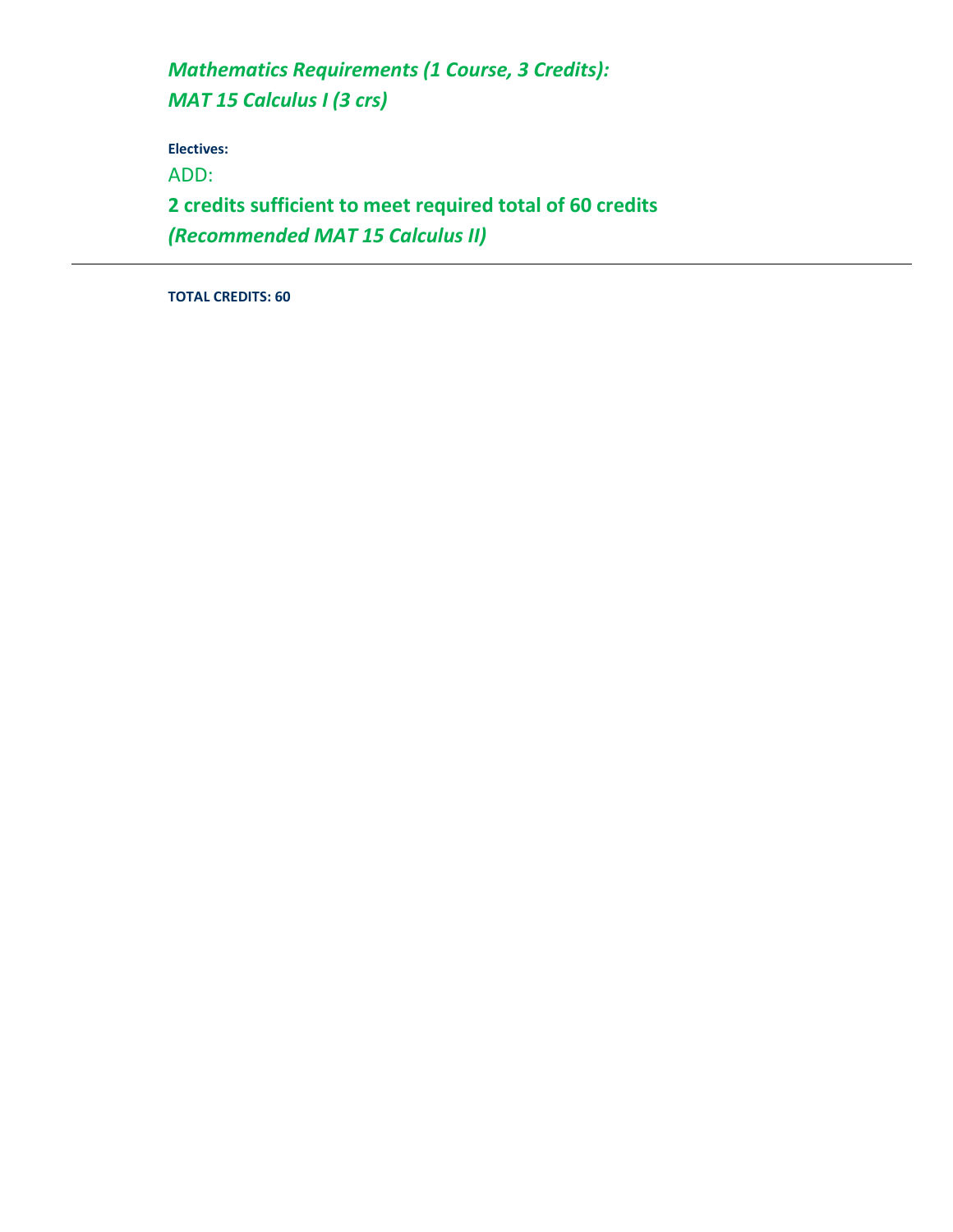## **PROPOSED**

#### **A.S. SCIENCE OF FORENSICS**

ACADEMIC DEPARTMENT: Physical Sciences HEGIS: 5619.00 PROGRAM CODE: 34472 CHAIRPERSON: Dr. John Mikalopas OFFICE LOCATION: S-243 TELEPHONE: (718) 368-5746

The curriculum presented here applies to students who started the major in Fall 2017 or Spring 2018. If you enrolled as a matriculant prior to that, please see the *College Catalog* for the year you started the major as a matriculant for the curriculum requirements that apply to you. *Consultation with the Program Advisor is required.*

#### **Learning Outcomes:**

Upon successful completion of the Science of Forensics degree program requirements, graduates will:

- 1. be able to understand the fundamental laws, theories, and ideas of Physics (and related Mathematics and Physical Sciences)
- 2. be able to evaluate and express empirical evidence supporting the fundamental laws, theories, and ideas of Physics (and related Mathematics and Physical Sciences)
- 3. be able to apply the fundamental laws, theories, and ideas of Physics (and related Mathematics and Physical Sciences) to analyze problems or questions
- 4. be able use the tools and methods of Physics (and related Mathematics and Physical Sciences) to gather, analyze, and interpretdata
- 5. be able to express themselves effectively in written exams and laboratory reports using the terminology, notations, and symbols of Physics (and related Mathematics and Physical Sciences)
- 6. be able to understand the basic principles of Physics (and related Mathematics and Physical Sciences) underlying technological developments, scientific discovery, and matters of public policy and concern

#### **College Requirements:**

Successful completion of CUNY Assessment Tests in Reading, Writing, and ACCUPLACER CUNY Assessment Test in Math with passing examination scores, unless otherwise exempt, or developmental courses may be required.

#### **Civic Engagement Experiences:**

Two (2) Civic Engagement experiences satisfied by Civic Engagement Certified or Civic Engagement Component courses or approved outside activity.

#### **Writing Intensive Requirement:**

One (1) Writing Intensive course in any discipline is required. Participation in a Learning Community that includes ENG 1200 or ENG 2400 also satisfies this requirement.

*Refer to course descriptions for prerequisite, corequisite and/or pre-corequisite requirements* **Required Core (4 Courses, 13 Credits):**

**When Required Core Courses are specified for a category, they are required for the major** ENG 1200 Composition I (3 crs.)